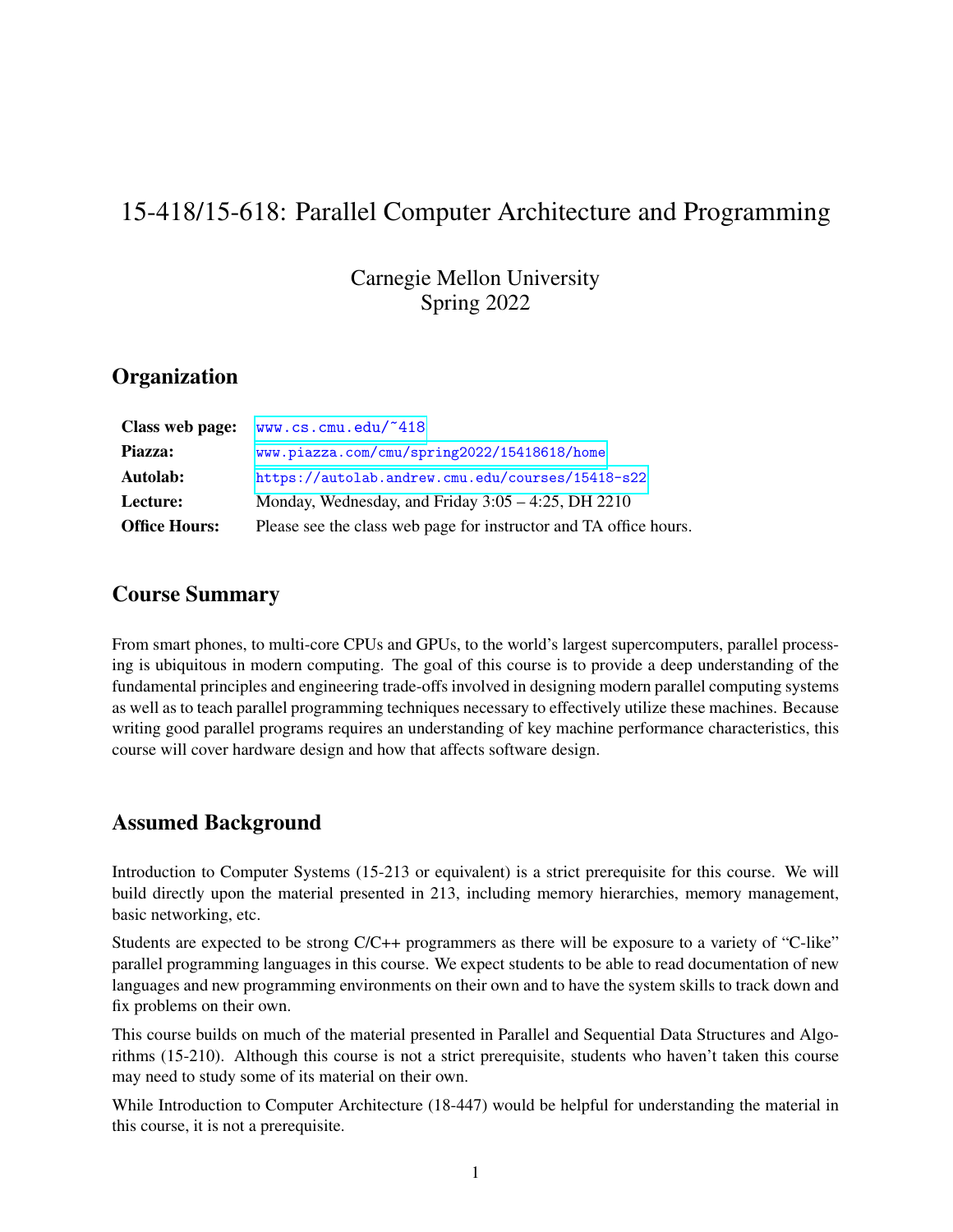## Getting Help

We will use the [class website](http://www.cs.cmu.edu/afs/cs.cmu.edu/academic/class/15418-s22/www) as the central repository for all information about the class.

For technical questions (lectures, exams, assignments), post a question on Piazza. By default, any question you post will be private to you and the instructors. We will put posts on Piazza answering some common questions. Be sure to check these before contacting an instructor.

We will use both Autolab and Gradescope to collect assignments and to manage grading.

If you want to talk to a staff member in person, the posted office hours are the best opportunity, as the they represent times when we guarantee that we will be in the location identified. If a meeting is needed outside of the office hours, please use email to arrange a time.

### Your Involvement in the Class

#### **Activities**

Your participation in the class will include the following:

- *Attending lectures*. Although attendance will not be taken, you will be responsible for the material presented in class. We will arrange to have these lectures video taped. The slides for the lectures will be available from the class home page.
- *Lecture Quizzes*. For each lecture, after the first, there will be a short quiz available on Canvas for that lecture. The quiz will be available for 24 hours, and is designed to be a quick check-in on your learning. Completing the quiz (regardless of the score in Canvas) is considered full credit, and you are expected to complete 70% or more of the quizzes. There are no extensions for the quizzes.
- *Assignments*. Students will complete four assignments. Each will involve a combination of programming, benchmarking, analysis, and tuning. Assignment 1 will be performed individually. The remaining three assignments may be performed in groups of at most two. Although it is not necessary to have a partner in 15-418/618, it is highly recommended.
- *Final project*. Over the last six weeks of the course students will propose and complete a self-selected final project. The final project can be performed individually or in groups of two. Each team will present the project at a final poster session and produce a detailed write-up describing its work and results.
- *Exams*. There will be two synchronous exams.
- *Exercises*. There will be eight homework exercises covering the lecture material. These will be useful in preparing for the exams. Each exercise will be peer reviewed based primarily on effort. This provides further connection to your peers and opportunity to evaluate answers, which will further support your learning through a differentiated mechanism. As a portion of the grade is based on reviewing your peers, there is no late submission mechanism, instead the lowest two scores will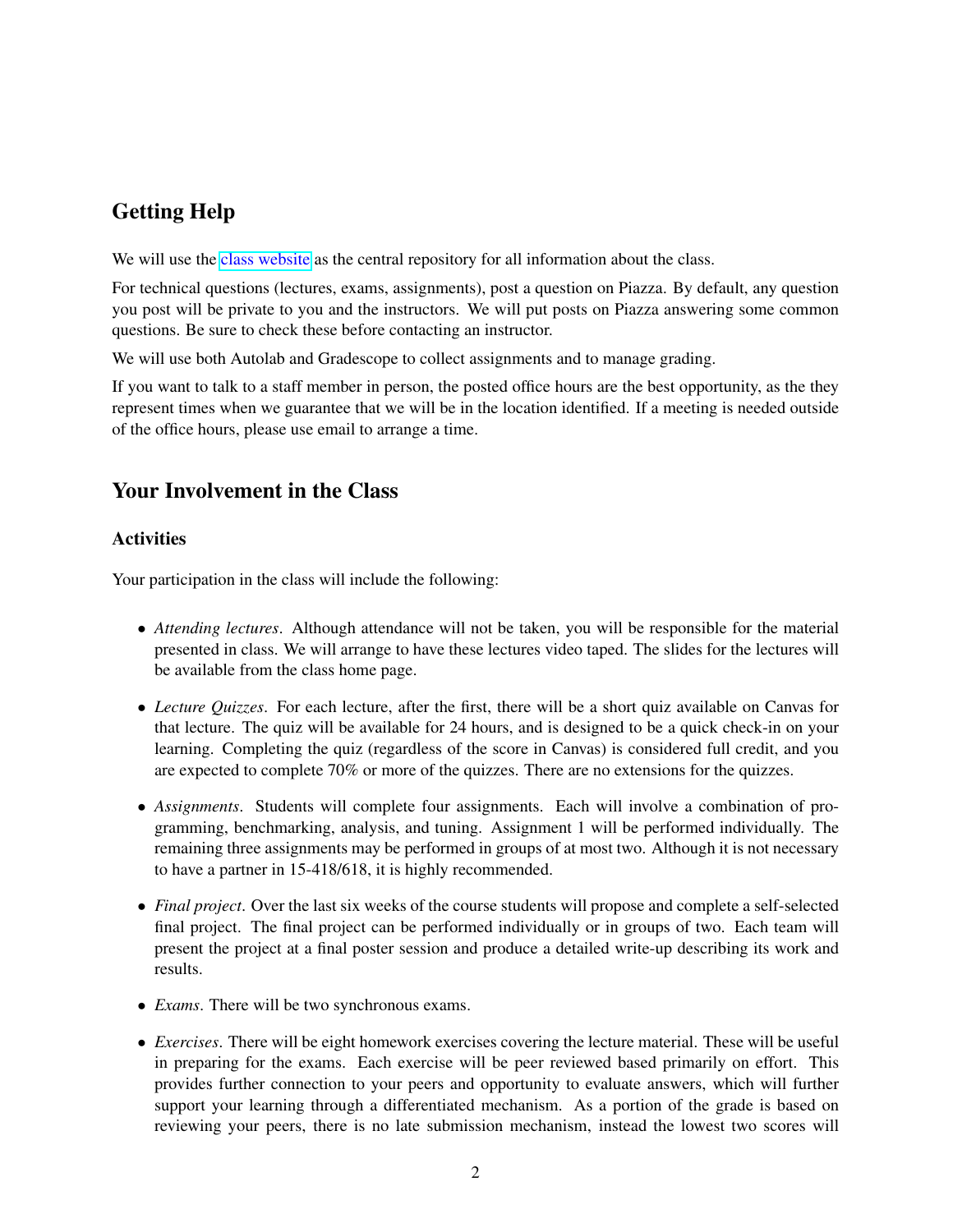be dropped. Otherwise, your score is based on equal parts: submitting something reasonable, the maximum of your received scores, and completing the three assigned reviews.

#### Handin Policy

Each student is allotted a total of five late-day points for the semester. Late-day points are for use on programming assignments only. (They cannot be used for the final project or for exercises) Late-day points work as follows:

- A one-person team can extend a programming assignment deadline by one day using one point.
- A two-person team can extend a programming assignment deadline by one day using two points, either one point from each student, or two from one of the students.
- If a team does not have remaining late day points, late hand-ins will incur a 10% penalty per day
- No assignments will be accepted more than three days after the deadline.

Points and penalties are computed automatically by Autolab. You cannot decide to which assignments your points are applied.

#### Grading

Grading for the course will be based on a weighted average of the following:

| Activity              | Instance |    |         |    |                               |  |  |   | Total |
|-----------------------|----------|----|---------|----|-------------------------------|--|--|---|-------|
| Assignments           | Asst. 1  |    | Asst. 2 |    | $12$   Asst. 3 $12$   Asst. 4 |  |  | 8 | 40    |
| Exams                 | Exam 1   | 12 | Exam 2  | 12 |                               |  |  |   | 24    |
| Final Project         |          |    |         |    |                               |  |  |   | 25    |
| Quizzes and Exercises |          |    |         |    |                               |  |  |   |       |
| <b>TOTAL</b>          |          |    |         |    |                               |  |  |   | 100   |

### Textbook

There is no required textbook for 15-418/618. However, you may find the following textbooks helpful. There are also plenty of great parallel programming resources available for free on the web.

- David E. Culler and Jaswinder Pal Singh, with Anoop Gupta, *Parallel Computer Architecture: A Hardware/Software Approach*. Morgan Kaufmann, 1998
- John L. Hennessy and David A. Patterson, *Computer Architecture: A Quantitative Approach*. Sixth Edition, Morgan Kaufmann, 2017